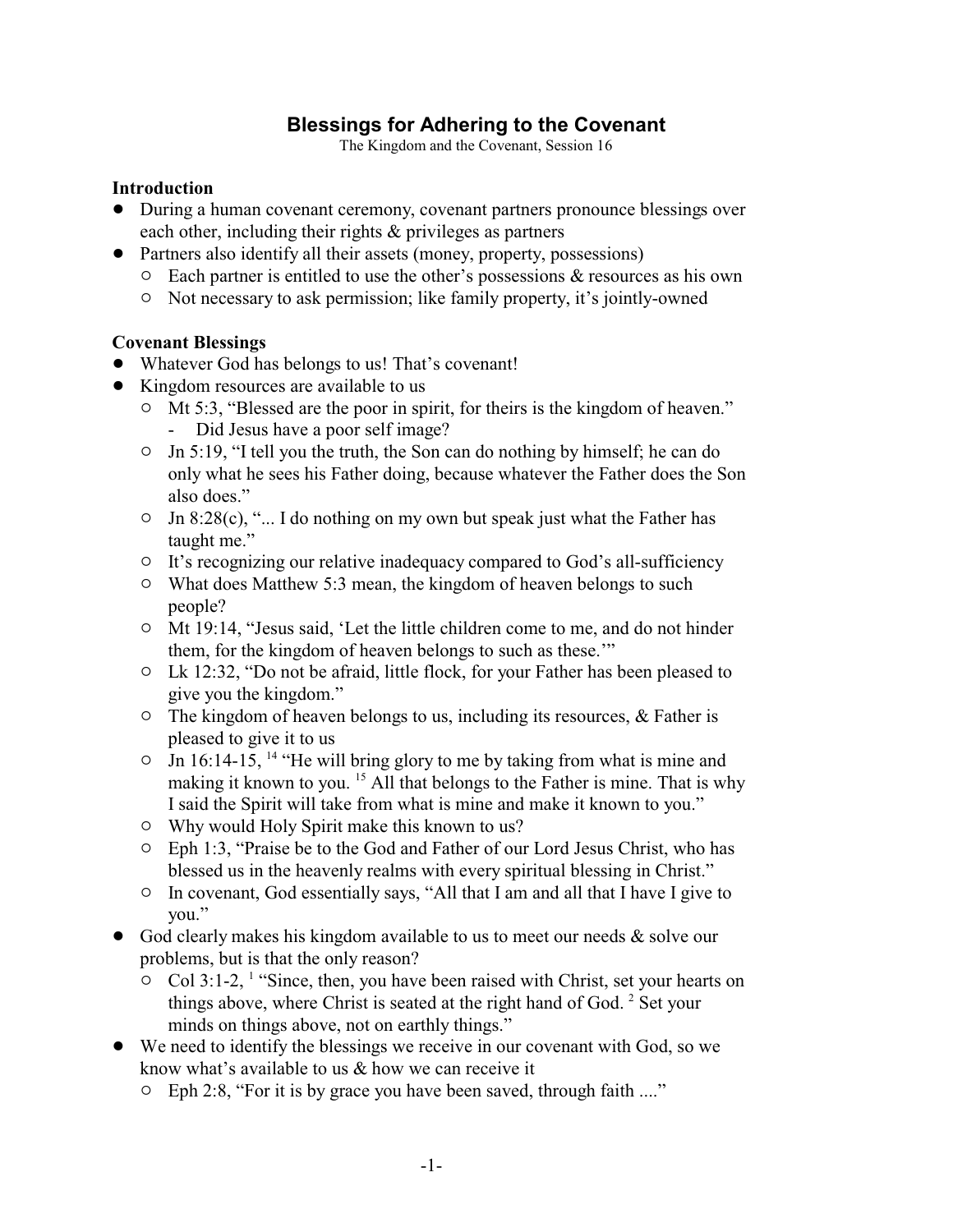- $\circ$  Would it be appropriate for us to use our spiritual authority to command God to save us?
- ! We need to understand what God makes available to us; primarily, so we know we have access to it, but also, so we don't use our spiritual authority inappropriately

#### **Covenant Blessings God Receives from Us**

- ! Mt 5:16 "Let your light shine before men, that they may see your good deeds and praise your Father in heaven."
	- $\circ$  What blessing does Father receive, according to this verse?
	- What does it mean to "let your light shine before men"?
- ! Heb 13:15 "Through Jesus, therefore, let us continually offer to God a sacrifice of praise – the fruit of lips that confess his name."
	- $\circ$  What blessing is this?
	- $\circ$  What does "sacrifice of praise" imply and how do we do it?
	- <sup>o</sup> Greek word translated "confess" literally means "to say the same thing"
	- $\circ$  What's the significance of God's name?
	- $\circ$  What does it mean to confess God's name?
- How do we bless God by expressing our love to him through words & deeds?

#### **Personal Liabilities & Obligations**

- $\bullet$  Just as each person's assets become their partner's, so do their liabilities  $\&$ obligations
- 2 Co 5:21, "God made him who had no sin to be sin for us, so that in him we might become the righteousness of God."
	- $\circ$  According to this verse, what liability or obligation did we have that Jesus took on?
	- $\circ$  What must a sinner do to stop being a sinner & avoid going to hell?

## **Questions**

- ! What kingdom responsibilities or obligations do covenant blessings impose on us?
- ! How must receiving his blessings affect our thinking?
- ! How do his blessings enable us to be more effective in his kingdom?

#### **Sidebar**

- Some would say because we're in covenant with God, we're also in covenant with each other
- $\bullet$  Due to complete absence of scriptural evidence, you & I are not in covenant with each other, even though some of the things scripture tells us to do sound like covenant

#### **Conclusion**

- $\bullet$  In covenant, each partner is entitled to use the other's possessions & resources as his own
- This week, meditate on the attached list of blessings we receive from God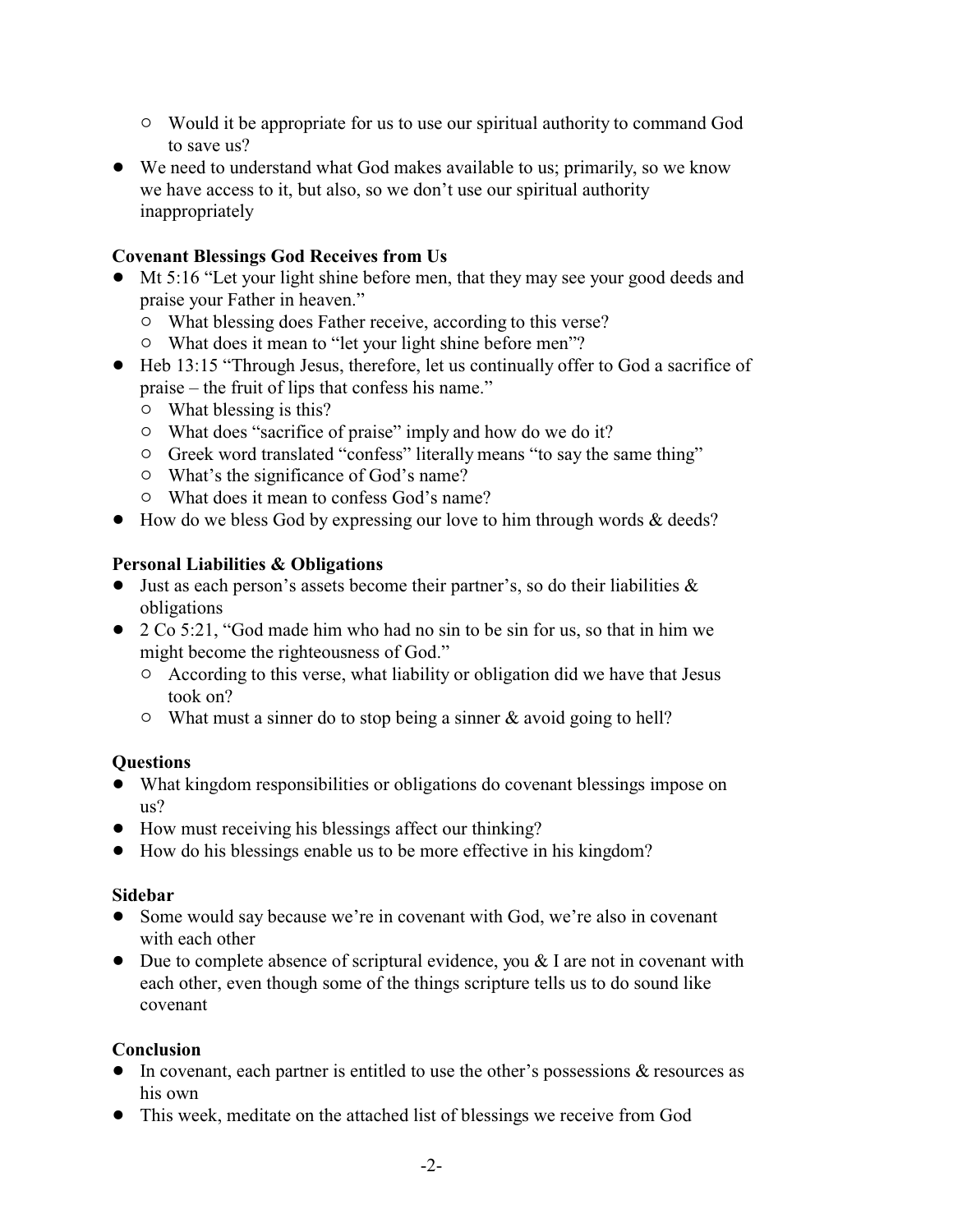# **Covenant Blessings We Receive from God**

#### **Covenant Blessings from God that Change Our Condition**

- ! Salvation (Gk: *sozo*)
	- <sup>o</sup> Lk 10:10, "For the Son of Man came to seek and to save what was lost."
	- <sup>o</sup> 1 Th 5:9, "For God did not appoint us to suffer wrath but to receive salvation through our Lord Jesus Christ."
- Cleanses our conscience
	- $\circ$  Heb 9:14, "How much more, then, will the blood of Christ, who through the eternal Spirit offered himself unblemished to God, cleanse our consciences from acts that lead to death."
- $\bullet$  Gives us life
	- $\circ$  spiritual: 2 Co 3:6, "He has made us competent as ministers of a new covenant not of the letter but of the Spirit; for the letter kills, but the Spirit gives life."
	- $\circ$  eternal: Ro 6:23, "For the wages of sin is death, but the gift of God is eternal life in Christ Jesus our Lord."
	- $\circ$  physical: Rom 8:11, "And if the Spirit of him who raised Jesus from the dead is living in you, he who raised Christ from the dead will also give life to your mortal bodies through his Spirit, who lives in you."
- Redeems us (liberates, ransoms, delivers from harm or evil)
	- $\circ$  Tit 2:14, "... who gave himself for us to redeem us from all wickedness and to purify for himself a people that are his very own, eager to do what is good."
- ! Holy Spirit sanctifies us (makes us holy, sets us apart, dedicates us to himself)
	- $\circ$  Ro 15:16, "... so that the Gentiles might become an offering acceptable to God, sanctified by the Holy Spirit."
	- $\circ$  Col 1:22, "But now he has reconciled you by Christ's physical body through death to present you holy in his sight, without blemish and free from accusation."
- Transforms us
	- <sup>o</sup> Rom 8:29, "For those God foreknew he also predestined to be conformed to the likeness of his Son, that he might be the firstborn among many brothers."
	- $\circ$  2 Co 3:18, "And we ... are being transformed into his likeness with ever-increasing glory, which comes from the Lord, who is the Spirit."
- Purifies, cleanses, washes us
	- $\circ$  1 Jn 1:7, "But if we walk in the light, as he is in the light, we have fellowship with one another, and the blood of Jesus, his Son, purifies us from all sin."
- Glorifies us
	- $\circ$  Ro 8:30, "And those he predestined, he also called; those he called, he also justified; those he justified, he also glorified."

## **Covenant Blessings from God that Change Our Relationship with Him**

- Accepts, welcomes us
	- <sup>o</sup> Ro 15:7, "Accept one another, then, just as Christ accepted you, in order to bring praise to God."
- Gives us access to himself
	- $\degree$  Eph 2:18, "For through him we both have access to the Father by one Spirit."
- Adopts us; makes us his heirs
	- $\circ$  Eph 1:4(c)-5, "In love he predestined us to be adopted as his sons through Jesus Christ, in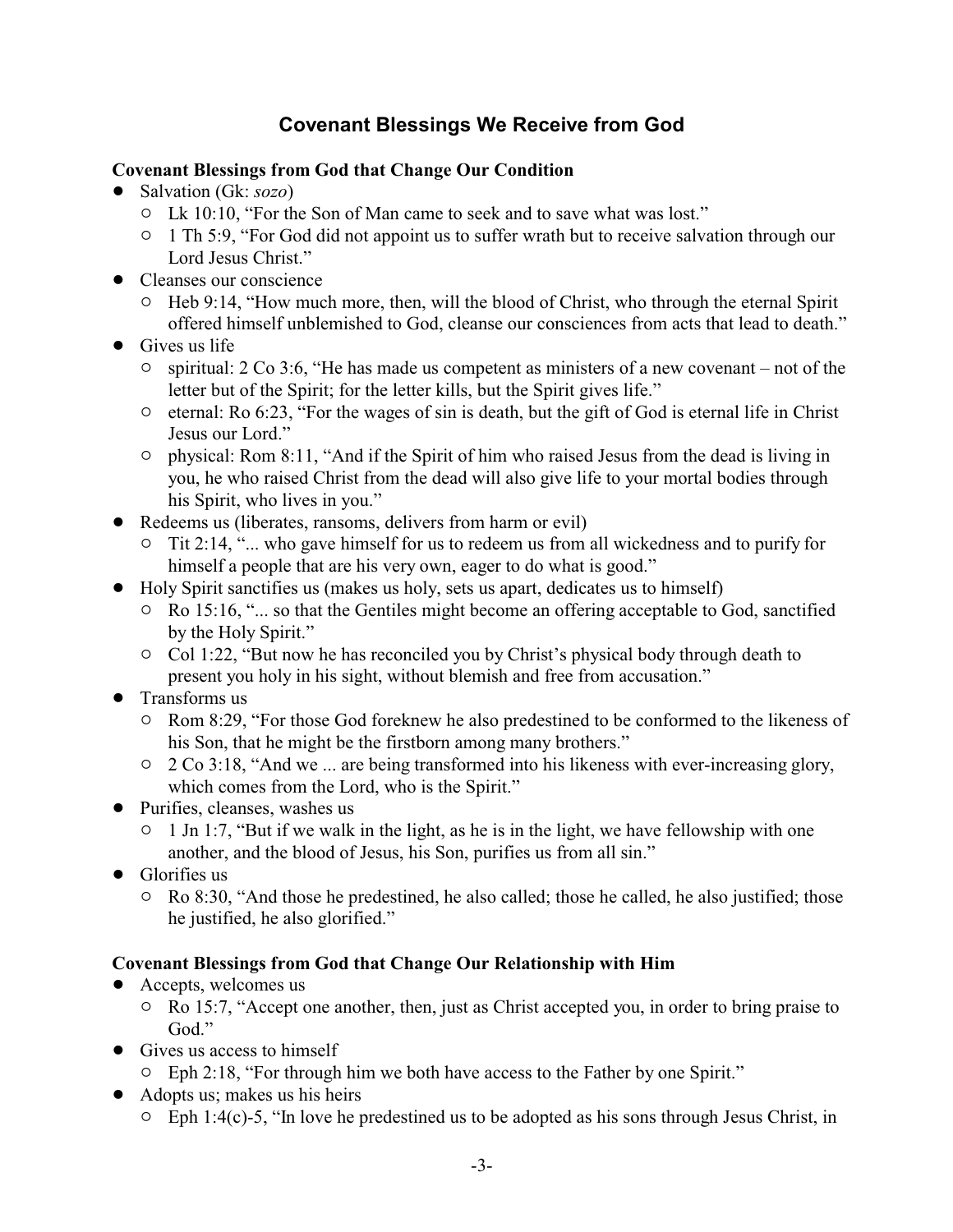accordance with his pleasure and will."

- <sup>o</sup> Rom 8:17, "Now if we are children, then we are heirs heirs of God and co-heirs with Christ, if indeed we share in his sufferings in order that we may also share in his glory.
- <sup>o</sup> Heb 9:15, "For this reason Christ is the mediator of a new covenant, that those who are called may receive the promised eternal inheritance."
- ! Forgives, justifies us (acquits, pardons, vindicates; no condemnation)
	- $\circ$  Mt 26:28, "This is my blood of the covenant, which is poured out for many for the forgiveness of sins."
	- <sup>o</sup> Ro 3:22-24, "There is no difference, for all have sinned and fall short of the glory of God, and are justified freely by his grace through the redemption that came by Christ Jesus."
	- $\circ$  Ro 5:9, "Since we have now been justified by his blood, how much more shall we be saved from God's wrath through him!"
- Makes peace with us
	- <sup>o</sup> Rom 5:1, "Therefore, since we have been justified through faith, we have peace with God through our Lord Jesus Christ."
- ! Makes us righteousness (innocent, conforms to God's standards, in right relationship)
	- <sup>o</sup> Ro 3:22, "This righteousness from God comes through faith in Jesus Christ to all who believe."
- ! Holy Spirit acts in us in God's behalf
	- <sup>o</sup> Rom 5:5, "And hope does not disappoint us, because God has poured out his love into our hearts by the Holy Spirit, whom he has given us."
- ! Holy Spirit acts in us in Jesus' behalf
	- <sup>o</sup> Jn 14:26, "But the Counselor, the Holy Spirit, whom the Father will send in my name...."
- Holy Spirit baptizes us
	- " Acts 11:16, "Then I remembered what the Lord had said: 'John baptized with water, but you will be baptized with the Holy Spirit.'"
- Holy Spirit fills us
- <sup>o</sup> Acts 13:52, "And the disciples were [continually] filled with joy and with the Holy Spirit."
- ! Holy Spirit is deposit or guarantee of our inheritance
	- <sup>o</sup> 2 Co 1:21(c)-22, "He anointed us, set his seal of ownership on us, and put his Spirit in our hearts as a deposit, guaranteeing what is to come."
	- $\degree$  2 Co 5:5 "Now it is God who has ... given us the Spirit as a deposit, guaranteeing what is to come."
- ! Holy Spirit seals us (identity, relationship)
	- $\circ$  Eph 4:30, "And do not grieve the Holy Spirit of God, with whom you were sealed for the day of redemption."

## **Covenant Blessings from God that Change Our Ability**

- Assigns us duty, responsibility, role
	- <sup>o</sup> Acts 23:1, "Paul looked straight at the Sanhedrin and said, 'My brothers, I have fulfilled my duty to God in all good conscience to this day.'"
- ! Gives us *charismata* (grace gifts)
- " Ro 12:6, "We have different gifts, according to the grace given us."
- Gives us power for ability, competence, effectiveness
	- <sup>o</sup> 2 Co 3:5, "Not that we are competent in ourselves to claim anything for ourselves, but our competence comes from God."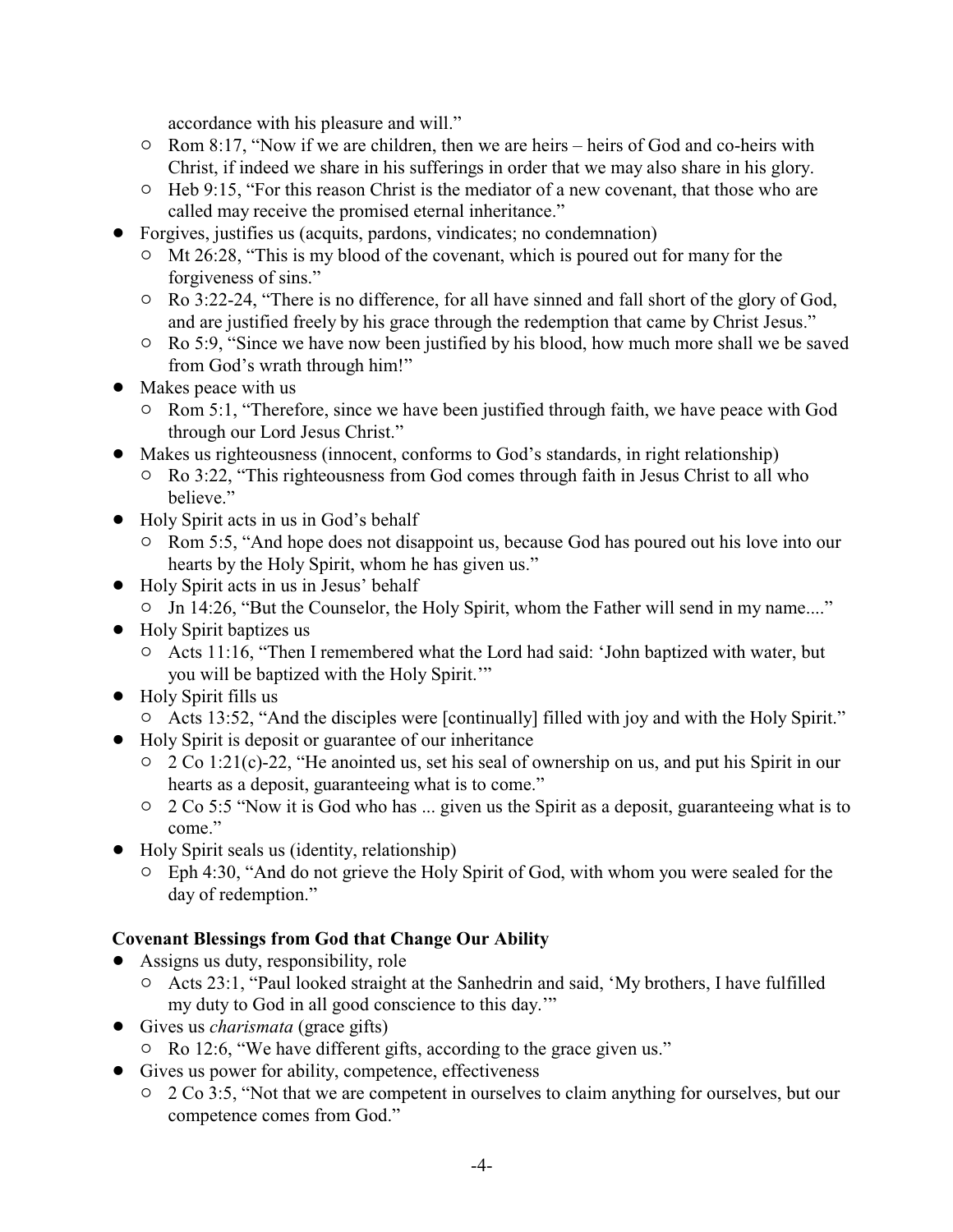- Gives us power for signs, miracles
	- <sup>o</sup> Rom 15:19, "... by the power of signs and miracles, through the power of the Spirit."
- Predestines our lives
	- $\circ$  Eph 1:5, "... he predestined us to be adopted as his sons through Jesus Christ, in accordance with his pleasure and will."
- $\bullet$  Enables us to reign in life, during millennium & eternity
	- $\circ$  Ro 5:17, "For if, by the trespass of the one man, death reigned through that one man, how much more will those who receive God's abundant provision of grace and of the gift of righteousness reign in life through the one man, Jesus Christ."
	- <sup>o</sup> Rev 2:26 "To him who overcomes and does my will to the end, I will give authority over the nations."
	- <sup>o</sup> Rev 20:6, "Blessed and holy are those who have part in the first resurrection. The second death has no power over them, but they will be priests of God and of Christ and will reign with him for a thousand years."
	- $\circ$  Rev 22:5(c), "And they will reign for ever and ever."

# **Covenant Blessings from God that Provide for Us**

- ! Deliverance from danger (Gk: *sozo*)
	- <sup>o</sup> Rom 5:9, "Since we have now been justified by his blood, how much more shall we be saved from God's wrath through him!"
- ! Healing (Gk: *sozo*)
	- <sup>o</sup> Mk 5:34, "Daughter, your faith has healed you. Go in peace and be freed from your suffering."
- Angelic ministry
	- $\circ$  Heb 1:14, "Are not all angels ministering spirits sent to serve those who will inherit salvation?"
- Holy Spirit assists, cooperates with us
	- $\circ$  Mk 13:1(b), "Just say whatever is given you at the time, for it is not you speaking, but the Holy Spirit."
	- $\circ$  2 Tim 1:14, "Guard the good deposit that was entrusted to you guard it with the help of the Holy Spirit who lives in us."
- ! Holy Spirit confirms, verifies, testifies
	- <sup>o</sup> Acts 15:28, "It seemed good to the Holy Spirit and to us not to burden you with anything beyond the following requirements ...."
	- $\circ$  Ro 8:16, "The Spirit himself testifies with our spirit that we are God's children."
	- $\circ$  Heb 10:15(a), "The Holy Spirit also testifies to us about this."
- Makes kingdom resources available to us
	- <sup>o</sup> Mt 5:3, "Blessed are the poor in spirit, for theirs is the kingdom of heaven."
	- <sup>o</sup> Mt 19:14, "Jesus said, 'Let the little children come to me, and do not hinder them, for the kingdom of heaven belongs to such as these.'"
	- <sup>o</sup> Lk 12:32, "Do not be afraid, little flock, for your Father has been pleased to give you the kingdom."
	- $\circ$  Jn 16:14-15, <sup>14</sup> "He will bring glory to me by taking from what is mine and making it known to you. <sup>15</sup> All that belongs to the Father is mine. That is why I said the Spirit will take from what is mine and make it known to you."
	- " Eph 1:3, "Praise be to the God and Father of our Lord Jesus Christ, who has blessed us in